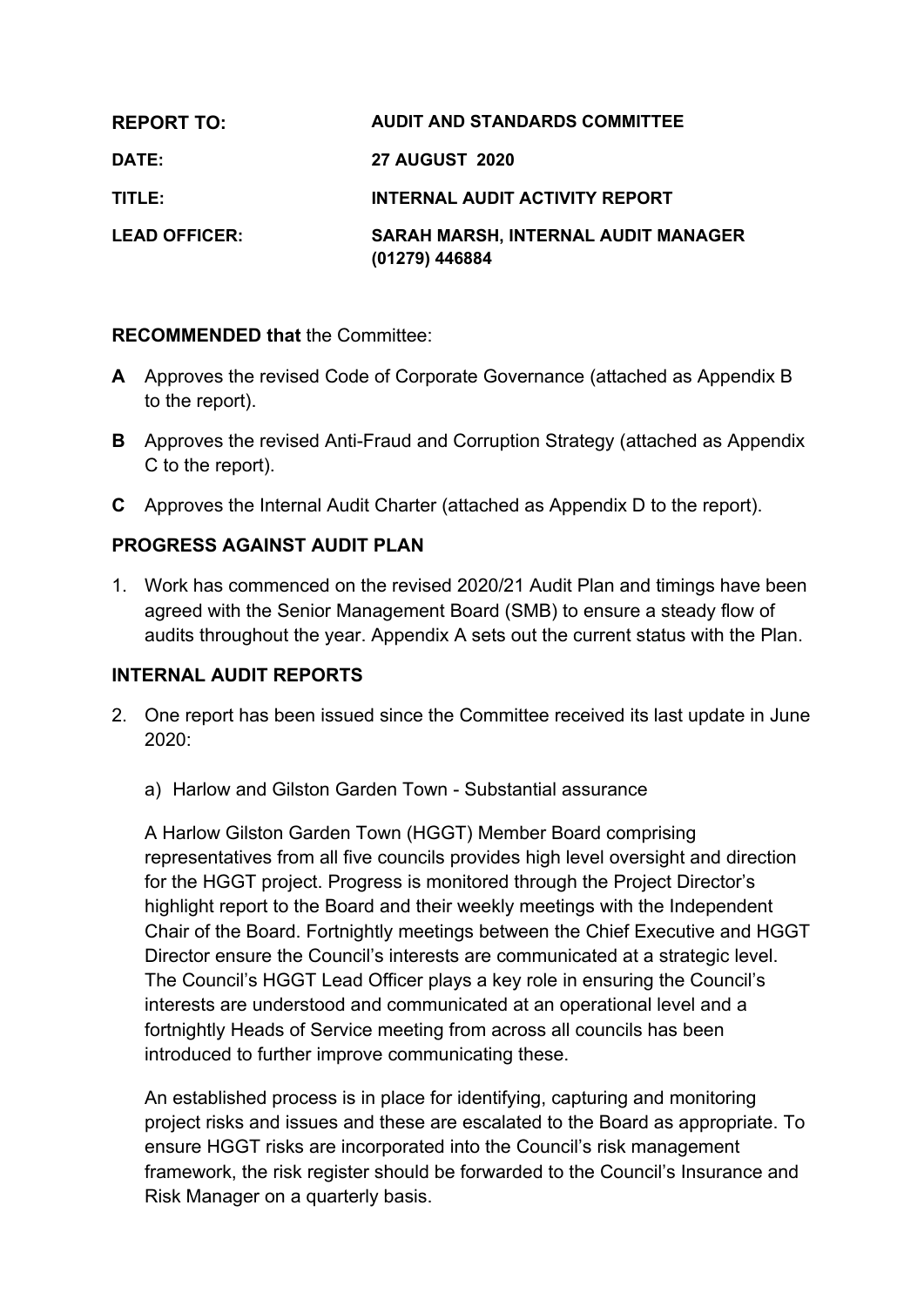The HGGT Board has no formal decision-making powers and the current process whereby recommendations are presented to each Council for approval is slow, potentially hindering delivery of the project. Work is actively progressing with regards to establishing an alternative delivery model for the HGGT project which seeks to address this risk.

The councils work well together informally at both Member and officer level. To avoid any ambiguity, arrangements should be formalised to ensure responsibilities and accountabilities are clearly articulated and understood by all parties to the project.

A process for declaring conflicts of interest at Board meetings was introduced during the audit. This is being extended to include the wider HGGT project team as the risk of challenges to decision-making may increase as the project moves to the delivery phase.

## **ONGOING AUDIT WORK**

- 3. As the Council enters its Covid-19 recovery phase Internal Audit:
	- a) Has continued liaising with the Revenue and Benefits Manager about post business grant checks, sharing good practice from other councils and exploring the use of central government tools and other fraud related organisations (such as the National Anti-Fraud Network and Cifas, a notfor-profit fraud prevention membership organisation) to undertake these
	- b) Is reviewing the project plan for implementation of the new HR system, where the go-live date has been pushed back from November 2020 to January 2021 due to Covid-19. In addition, Internal Audit is facilitating discussions between key departments to ensure there is a holistic approach to the project.
- 4. In addition, Internal Audit has spearheaded a review of three key governance related documents as set out below. Significant changes have been underlined in bold in the document.
	- a) Code of Corporate Governance: The Corporate Governance Group has undertaken an annual review of the Council's Code of Corporate Governance and only minor changes are proposed to reflect the impact on Covid-19 on the Council's Code (as set out in Appendix B to the report).

Harlow's Code is a statement of the systems by which it directs and controls the exercise of its functions and how it relates to the local community. It is intended to stimulate confidence in the activities of the Council and how it goes about its business; focus the minds of those involved in decision making and ensures those decisions are made in a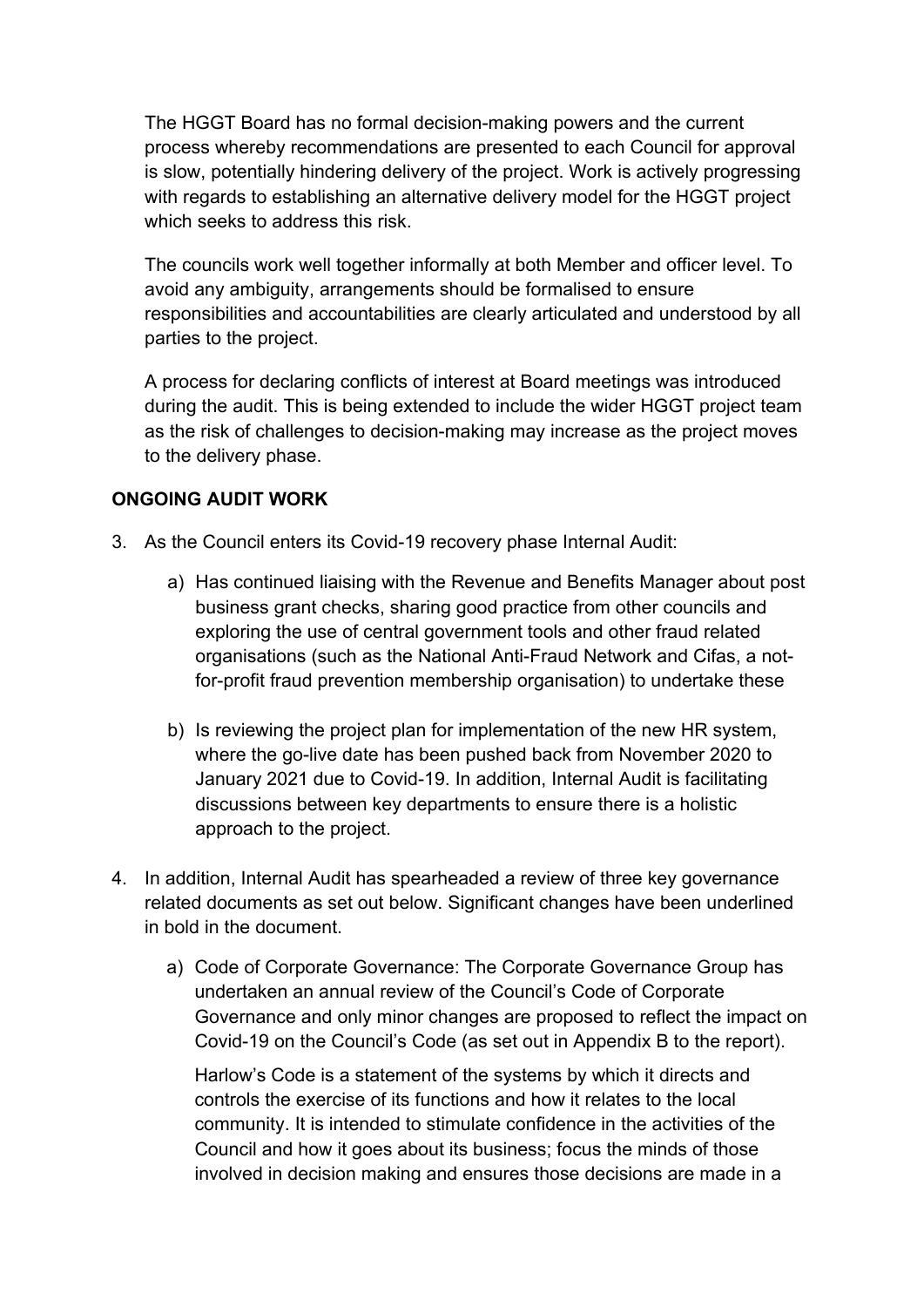proper and transparent way. The Code also seeks to ensure that the Council actively engages with local stakeholders, assist the constant improvement in service delivery and the minimisation of associated risks.

b) Anti-Fraud and Corruption Strategy: The Council's Corporate Fraud Group meets quarterly, overseeing implementation of the Council's Anti-Fraud and Corruption Strategy and associated action plan.

The Group has undertaken the annual review of the strategy (as set out in Appendix C to the report). The main changes reflect the outcomes from the recently issued Fighting Fraud and Corruption Locally (FFCL) Strategy.

The FFCL strategy outlines a governance framework for continuing national and regional collaboration on counter fraud under the Fighting Fraud and Corruption Locally umbrella. The strategy is about creating a self-sustaining counter fraud response for the sector and how this can achieved.

The previous FFCL strategy focused upon pillars of activity that summarised the areas local authorities should concentrate efforts on. These were 'acknowledge', 'prevent' and 'pursue'. These pillars are still applicable, however, another two areas of activity have emerged that underpin each of those pillars. These are 'govern' and 'protect' with the pillar of 'govern' sitting before 'acknowledge'. It is about ensuring the tone from the top is consistent with the pillars and that they should be included in local counter fraud strategy, which has been done for Harlow.

c) Internal Audit Charter: The Internal Audit Charter sets out the common practices of Internal Audit and requires annual review in accordance with the Public Sector Internal Audit Standards (PSIAS). This was last undertaken in November 2019.

The Chartered Institute of Public Finance and Accountancy (CIPFA) Audit Committees practical guidance for Local Authorities and Police 2018 edition states that an Audit Committee (the Committee) should have a role in reviewing and approving the internal audit charter. In addition, the Committee has a role in overseeing the independence, objectivity, performance and professionalism of the Internal Audit function.

A review of the current Internal Audit charter (as set out in Appendix D to the report) confirms it is still fit for purpose and no changes are proposed.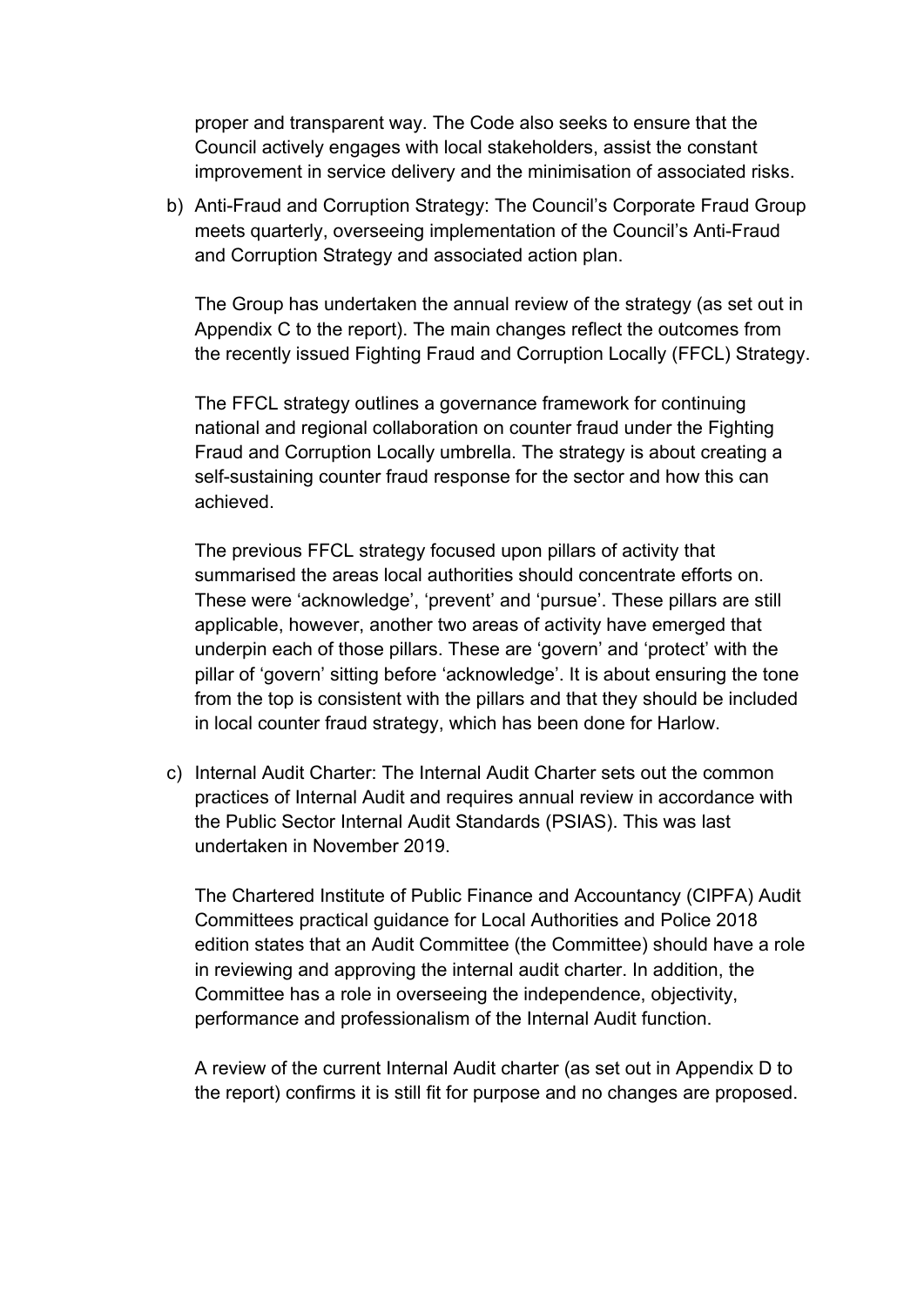## **RECOMMENDATION TRACKER**

- 5. The Audit and Standards Committee receives details of all overdue recommendations, plus any high priority recommendations from final reports, regardless of whether they are overdue or not. The high priority recommendations on the tracker relate to Former Tenant Arrears.
- 6. The current tracker (as set out in Appendix E to the report) contains 19 recommendations which have passed their due date. A comparison with previous periods is outlined in the table below and it should be noted that Covid-19 has delayed progress with some of the recommendations:

## **Table One – Recommendation Priorities**

| <b>Recommendation Priority</b> | <b>Number</b><br>(as at | <b>Number</b><br>(as at June<br>2020) | <b>Number</b><br>$ $ (as at<br>March | <b>Number</b><br>(as at Nov<br>2019) |
|--------------------------------|-------------------------|---------------------------------------|--------------------------------------|--------------------------------------|
|                                | August<br>2020)         |                                       | 2020)                                |                                      |
| High - not yet due             |                         |                                       |                                      |                                      |
| High - passed due date         |                         |                                       |                                      |                                      |
| Medium - passed due date       | 15                      | 14                                    | 10                                   | 13                                   |
| Low - passed due date          |                         |                                       |                                      |                                      |
| <b>TOTAL</b>                   | 19                      | 19                                    |                                      | 15                                   |

# **IMPLICATIONS**

# **Environment and Planning (includes Sustainability)**

None specific.

# **Author: Andrew Bramidge, Head of Environment and Planning**

## **Finance (includes ICT and Properties and Facilities)**

It is important that the organisation responds to and implements the recommendations flowing from the internal audit process in order to protect and improve the overall internal control environment of the Council.

# **Author: Simon Freeman, Head of Finance and Deputy to the Chief Executive**

#### **Housing** None specific. **Author: Andrew Murray, Head of Housing**

## **Community Wellbeing (includes Equalities and Social Inclusion)** None specific. **Author: Jane Greer, Head of Community Wellbeing**